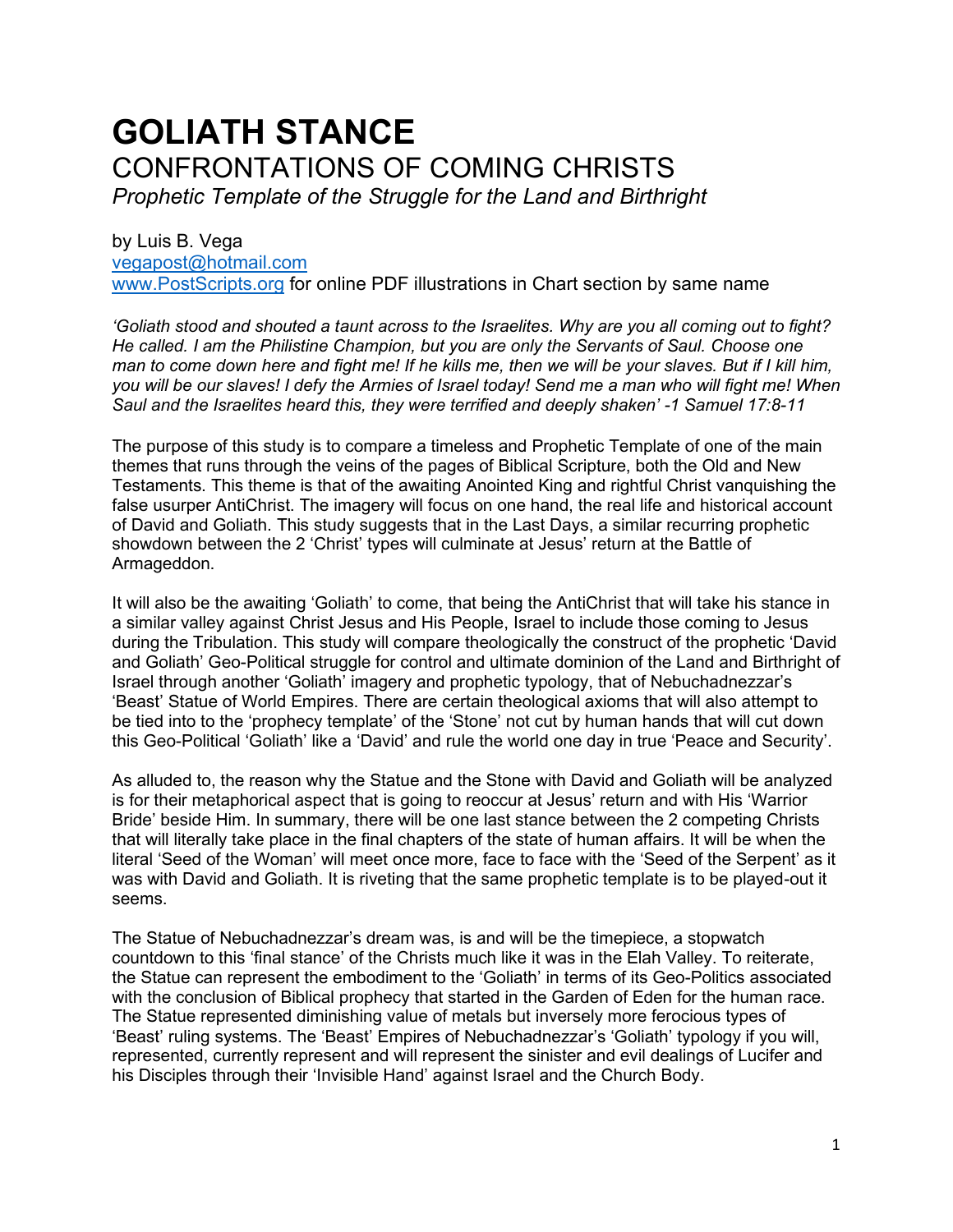## **Land and Birthright**

This 'Deep State' as others call it has been in all aspects of human affairs since Nimrod with the Tower of Babel. This 'Invisible Hand' would consist of the Secret Societies, like the Masons, the Fake Jews of the Synagogue of Satan, etc. This same notion is what is attributed to the 'Spirit of the AntiChrist'. These encrypted ruling World Empires had and have subjugated the nation of Israel or YHVH's Earthly People, as well as YHVH's spiritual People, the Bible-believing Followers of Jesus throughout the Church Age, etc. Thus, the Statue could, as much be a 'Giant' or 'Goliath' empire 'Beast System'.

These 'Goliath' Kingdom Domains would foremost deal with the Nation and People of Israel, down to the last Tribe, Judah, thus the Jews and their Land and Birthright, etc. This 'Goliath' Beast System has always been against the tiny Nation of Israel, or miniscule Judah who can be metaphorically attributed to being the 'David' in the prophetic contention of the Christs, etc. This study thus suggests that in terms of the David and Goliath prophetic template, the physical descendant of both Christs', that of David with Jesus and that of the coming AntiChrist as it was with Goliath, the Nephilim Bloodline of the 'Serpent' or Shining One will square-off once again in Israel at Jesus' return.

As Jesus before his Incarnation, and Lucifer before his coming one, such faced each other there and then in Eden at the fall of Adam and Eve. However, it would be their 'Seed' that would conclude the 'stance' as it began in Eden only now having infused themselves, literally into the very Bloodline and veins of Adam's Humanity. Specifically, as to whom the Seed of the Woman would be, it would be ultimately through the 'Son of David', Jesus. Whom will it be for the Goliath's and/or Lucifer's, the false usurper 'Anointed Christ Cherub'? That remains to be seen but many have speculated that the Seed of the Serpent will come from one of David's alternative Royal Bloodlines, perhaps.

Contrary to much confusion, the present 'AntiChrist' world empire is still that of the Roman legacy, mainly now through the hospices of the Roman Catholic Monarchy, the Papacy and the Vatican, etc. Like the contention between David and Goliath, this 'Beast' System has taunted YHYH's People, both true Bible-believing Jews and Christians throughout the Ages. These World Empires also had, have and will have a direct influence, impact and determination over YHVH's Temples. The Spirit of AntiChrist and 'Beast System' on Earth have had an effect in both the destruction and rebuilding of the Temple of YHYH.

These Temples stood on the Temple Mount next to the present Islamic Dome of the Rock. In the same manner, the 'Goliath' and the Beast System have operated through fear, intimidation, inquisitions, exile and ultimately death. It would seem impossible at times to come-up against such a 'Goliath'. However, this same prophetic template will be in place in the Last Days. In fact, the Beast System that has directly stood up to usurp the dominion over the Land and the Birthright given by YHVH's to his People, both as an Earthly and Spiritual Inheritance will be achieved but for a short time.

In the Scriptural typology comparison, this same 'Goliath' Statue of Nebuchadnezzar was and will be taken down by a single 'Stone' much like in the way the lowly insignificant and awaiting 'Anointed' yet-to-be-King, David struck the mighty Goliath down with 1 Stone to the head. This coming 'Stone' is and will be Jesus at His 2nd coming where He will not come as a mere 'Lowly Shepherd', but a conquering Anointed King, 'Son of David' no less. This 'Stone' came from Heaven will strike the Statue at its foundation, the feet. This symbolizes its very end prophetically in terms of the countdown to the final 'Stance of the Christs'.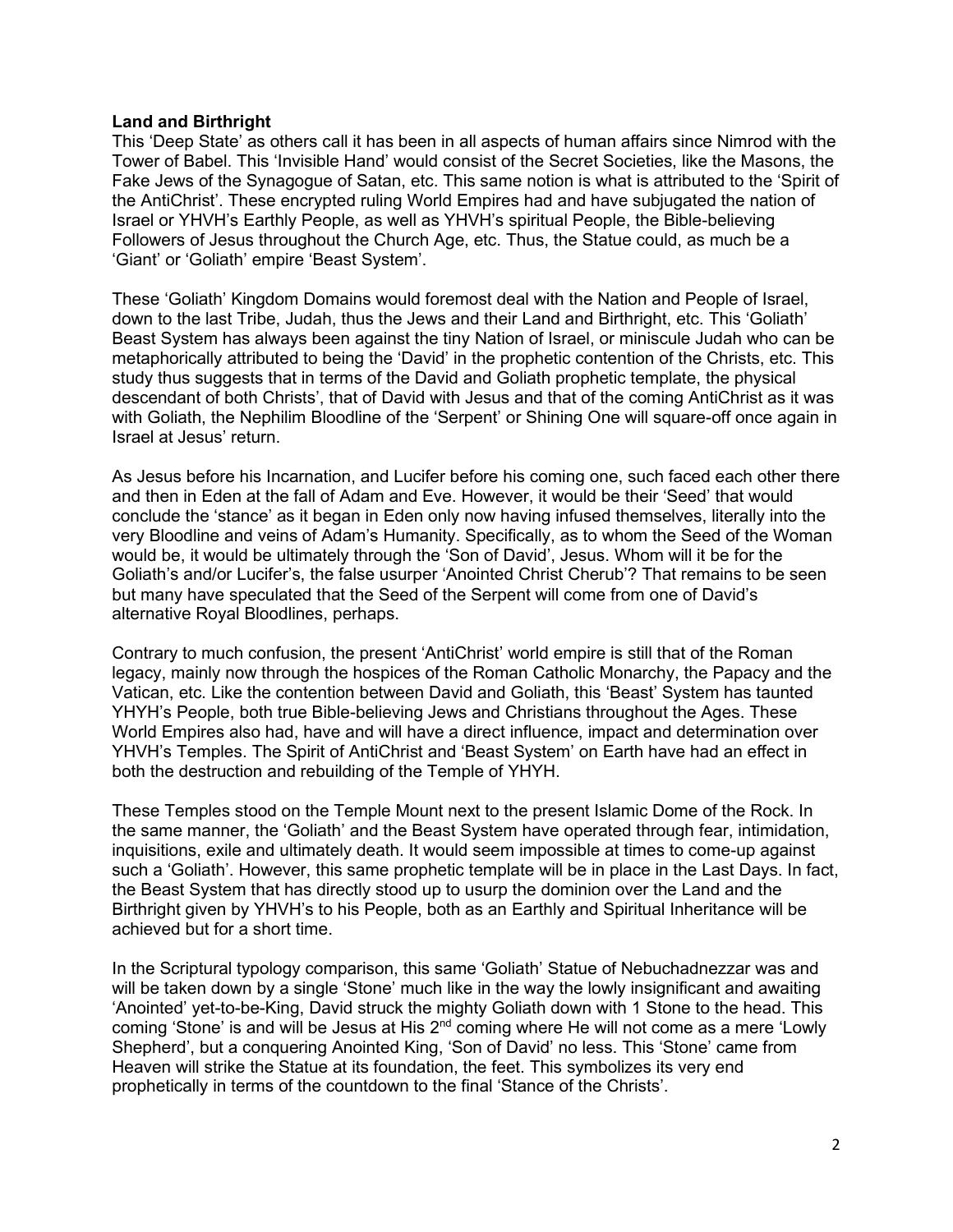#### **Shout of the King**

It will occur during the last Roman rendition of the mixing of the 'Iron and Clay' 10-Toe New World Order. David used a slingshot against Goliath that coincidentally, the Descendants of the Philistines, the modern-day 'Palestinians' use this same type to launch stones against the IDF. Spiritually speaking, David 'threw' Jesus at Goliath. This is the solution to the AntiChrist or 'Goliaths' in one's way. Jesus, the 'Stone' is the solution for the Jews, the Muslim, etc. Jesus, is the 'Rejected Stone', the 'Rock' on which the Church Body is founded and for its individual members as 'Stones' themselves, precious ones that are built up in Christ into a Spiritual House, etc. The Bible foretells a day when Jesus will come anew as the physical descendant of the former Anointed King in waiting, David.

This David was a King in waiting for Israel yet despised and last to be recognized and picked by his own household and brethren. Such was the case with Jesus. David was a Shepherd and was tested many times as he protected the Sheep from the Lion then bear, and ultimately Goliath. Of course, one is focusing on the Biblical template of YHVH's plan of salvation as David later-on had many weaknesses and ultimately made many mistakes as King. However, David was the one that came on Israel's behalf to vanquish the Goliath 'Beast System', the false Christ that sought the Land and Birthright from Israel that was given by YHVH.

What a lesion of not only bravery but of unabridged valor of this unsuspecting son of Israel that was overlooked. Such has been the sad history of the Jewish Nation and the ramification are felt to this day. This battle for Zion and war plan are still in play that mirrors the Spiritual one. There is a 'round 2' coming literally with the ultimate progenitors of the Statue of Nebuchadnezzar 'Beast System' and Goliath. Amazingly it will be also taking place physically in a similar valley, not that of Dura or Elah but Armageddon. In the many excellent studies of David and Goliath, there have been made many a magnificent portrayal of such an encounter despite some seeing it as a mere fable.

Where did this little boy David get his valor and courage? Foremost at the root of the lesson spiritually is that David, as a Shepherd had the heart towards the Creator and knew the mind and will of YHVH. This is the key to such valor and resolve that sadly is lacking in the Last Days. The Church Body in part, but to a large decree is characterized by the 'Laodicean Mindset'. It is void of Christ Himself who is relegated to the 'outside of the camp' or congregation. With such a game plan, there will be certain defeat. Jesus has to be in the 'midst of the camp' and the 'Shout of a King' has to be proclaimed so that the Enemies outside of it, like the false Balaam's will hear it. Or else it is a body that is self-ordered by man-centered efforts and resolve that in terms of valor and resolve in these Last Days is disastrously lacking. In general, in 'Churches' today there is no 'Shout of the King'. In other words, Jesus is 'outside' knocking.

The only glimpses of such valor and resolve among Jesus' People –in comparison is found in the persecuted Church Bodies of the likes of Christians in Syria, North Africa, Iran, North Korea, etc. The other key to David's valor and resolve against the Goliaths that come against YHVH's People is that David was a man of vision and prophecy. David knew that the LORD had decreed and sanctioned Israel to drive out the natural inhabitants of the Land as a judgment against them. Israel failed to completely obey YHVH in this matter and the result was Goliath. This same spiritual law affects the modern Church Body and individuals in how in some cases one's faith becomes ineffective and impotent like a Saul to combat the 'Goliaths' that will arise. A lack of total obedience to the LORD's commands and prescriptions on how to live an overcoming life and have one's 'best life now' is forfeited by this lack of resolve due to worldly compromise in one spiritual estimation.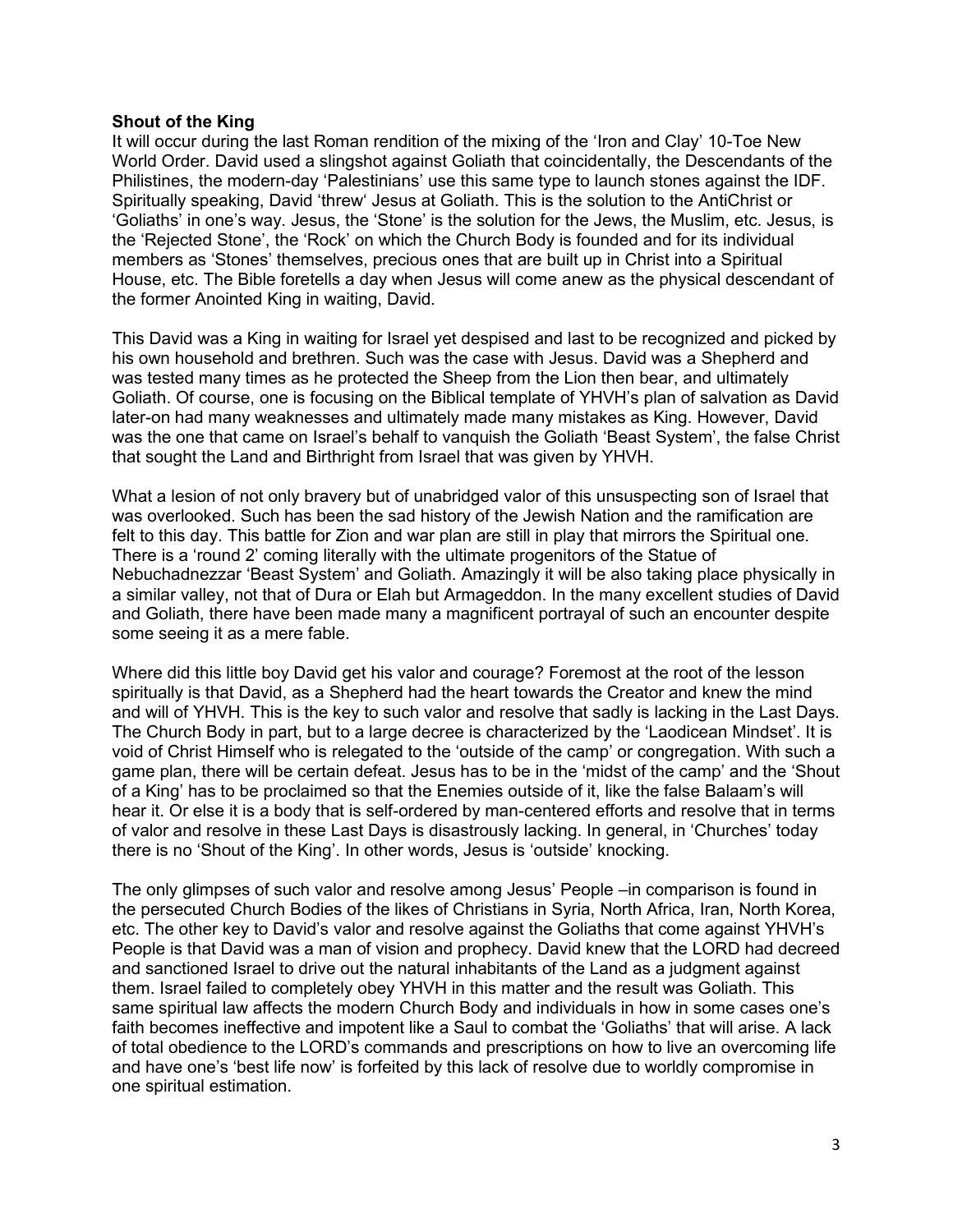## **Which Christ Champion?**

It was not that YHVH was some mean-spirited bearded old man or is some angry blood-lusting GOD but that He was using the Israelites as a punishment for the wickedness of the Canaanites. Ironically, this same spiritual standard would be applied to Israel in how she became unfaithful and polluted the Land by her 'Spiritual Adultery'. Thus, YHVH used other nations to expel even Israel from the Promised Land on 2 occasions even, how sad. This same spiritual principle is believed by some to also apply to the Church Body. Although this study takes the position that a genuine point of conversion is a salvation secured in Jesus that cannot be lost, the Birthright and Promised Land of the Kingdom of Heaven can be.

Per some interpretation, there will be those dwelling inside the city of the New Jerusalem come down from Heaven when it fuses its dimensions with Earth's to those that will live outside. What is and will be the determining factors? The Bible is very clear; it is and will be willful and unrepentant sin, unbelief, a falling away, one's preference of sex, etc. Furthermore, some evidently of the Philistines like the Tribe of Goliath were also Genetically corrupt. Such had the Genesis 6 infection of Fallen Angel mixing that produced the Goliaths in the first place that were not fully 100% human. The Tribe of Goliath were the tail-end of such genetic manipulations in an attempt to thwart the Land and Birthright be possessed by the Israelites, etc.

In 1 of the many studies about this confrontation between the 2 types of Christs is that David had not only just 1 stone for Goliath, but 5 in total. They represented the 5 major Philistine city strongholds. There was a stone for Goliath's and for his 4 other brothers. This perception attained by a young David and the prophetic understanding at that age is marvelous. It speaks of the caliber of the other godly young men like a Samuel, Daniel and Joseph, etc. David's valor and resolve put to shame Saul and the People of YHVH.

It was evident that the best of the Army of Israel did not share or perhaps did not know of such a depth of prophecy or the Promises of YHVH for them. However, by contrast it was David's 'Son', Jesus that was promised, later came but was put to shame. However, unbeknown to the Jews, Jesus was taking their shame on the Cross of Calvary for Israel's lack of faith, valor and resolve to be totally obedience to YHVH. On the other hand, Israel just acted in disbelief and/or were or chose to be 'spiritually lethargic'. What this study suggests is that in essence, the little Shepherd Boy and the Giant Goliath were both 'Christ' types, David being the type of the true Christ come against Goliath, the type of the AntiChrist or the one wanting to take its place.

In the pure sense of the word, Christ just means 'chosen'. Thus, was it not the case with Goliath? The Palestinians or the Philistinians at the time 'choose' Goliath, their 'Champion' to go against not only the People of YHVH but to mock YHVH Himself. This is not to say that everyone who is Palestinian is of Lucifer's camp and/or evil. However, that such a People have willfully taken sides against YHVH's People in open and hostile Rebellion and opposition. Such publicly seek outright the whole Land and Birthright of Israel. This, as the 'Stance of Goliath' embodied in this Spirit of AntiChrist and Beast System type in Israel's history.

To this day, this same 'Goliath Stance' is replayed on a daily basis in Israel with real lives at stake and tragically too often end-up in murder on both sides. However, the stance of the Descendants of Goliath is not and will never be a 2-State Solution. This is a Muslim strategy and farce that plays on the Liberals of both Israel, the USA and Europe, etc. The 2-State Solution was the original solution drafted by the UN in 1947 in which the Palestinians would get most of the Land. The Palestinians refused. Why? It was a matter of the Land and the Birthright. It was to be 'all or nothing' and because of Islam. In what way?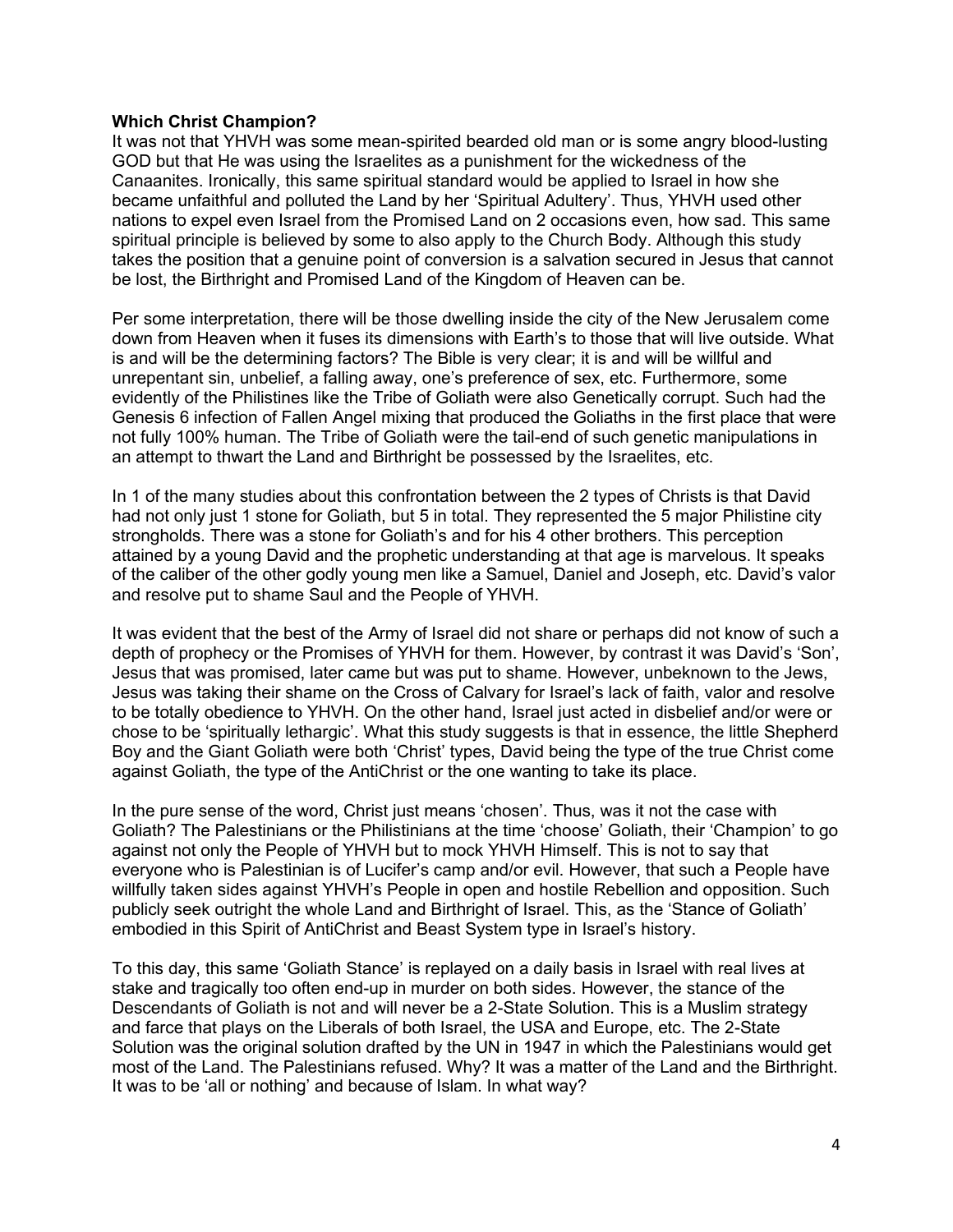## **Giant Obstacles**

If a 'resurrected' and reborn Israel was to reemerge, it meant that the supposed 'Successive' Authority and Revelation given over from the Jews and then to the Christians and then to the Islamists would invalidate the claims of Mohammed and Islam itself. Islam declares that all prior theology within the Torah, the Prophets and the New Testament became 'corrupt' and is not the final 'revelation' or testimony, etc. Thus, to have YHVH, the Creator deal with Israel still, post-Islam means then that all of YHVH's 'Promises' and 'Covenants' made with and for Israel are still valid and yet to be fully fulfilled.

This means then that the very Descendants of Goliath are to be one day eventually purged from the land as YHVH commanded Joshua. Thus, the modern-day Philistines take-up the 'Stance of Goliath' and his cause, which is the AntiChrist's to come. The Romans exiled the Jews from Judea and Samaria, now called the West Back. However, not all the Jews were taken out. At all times, there were Jewish remnants still within the Land. Even though this was the time where many Descendants remaining of the Philistines occupied some of those lands, Rome did not create or ever recognize that there was ever a sovereign Palestine nation or state to be had.

Only the name of the region was changed by the Romans to that of 'Palestine' out of spite against the racial hatred for the Jews. Neither did the Muslim Arabs that swept with Mohammed's murderous sword to force conversion ever set up a 'Palestinian' State'. Then when the Christian Crusaders came, they set up their own Roman Catholic kingdoms. They never recognized 'Palestine' as a formal Nation or People. Then when the Ottoman Turks eclipsed the Arabs in the region, neither did they as Muslims take the cause of a 'Palestinian Homeland or State'. Why? Because 'Palestinians' as a sovereign nation never existed like Israel.

Such were always considered Arabs and Muslim for the most part that were absorbed into the Caliphates. When the British took over the Mandate of the Land, no Palestine 'Homeland' was created. The true opportunity and history to be made after World War II came when the UN planned the 2-State Solution, a State of Palestine and Israel. What did the 'Palestinians say? No. All or nothing. It was more of 'we will never allow a political and religious State of Israel to ever exist'. Why? It is because of the 'Goliath Stance', because it is about the Land and the Birthright. The Descendants of Goliath want it all, the Land and the Birthright. It is the 'Battle over Zion' and who possesses it.

As Israel agreed but had to go to war to obtain it against the odds, it was a fight much like David and Goliath. Then even when the false nation of Jordan that was carved out of the UN Partition Plan had total control of the West Back, that is the high county of Israel, Samaria and Judea, the King of Jordan did not establish a Palestinian State. Why not? To further layer the suggested Biblical template of David and Goliath, in the case of David, he was not 'chosen' by his Brethren.

In fact, David was chosen last, however 'Anointed' then as Judah's once and future King. Jesus also was an 'Anointed' of GOD the Father yet without a Kingdom when He, like David confronting Goliath was to deal with the false Anointed Cherub of a 'Goliath', Lucifer. David's time spent in the 'wilderness' tending sheep qualified and matured David to lead Israel in the future. It also prepared him to confront Goliath. This imagery of the Shepherd Boy David parallels Jesus on so many levels within the Prophetic Template alone. Jesus was and is considered the 'Great Shepherd of the Sheep'. Jesus was tested with varying degrees of temptations in the Wilderness like with David's 'Lion' and 'Bear' encounters, etc.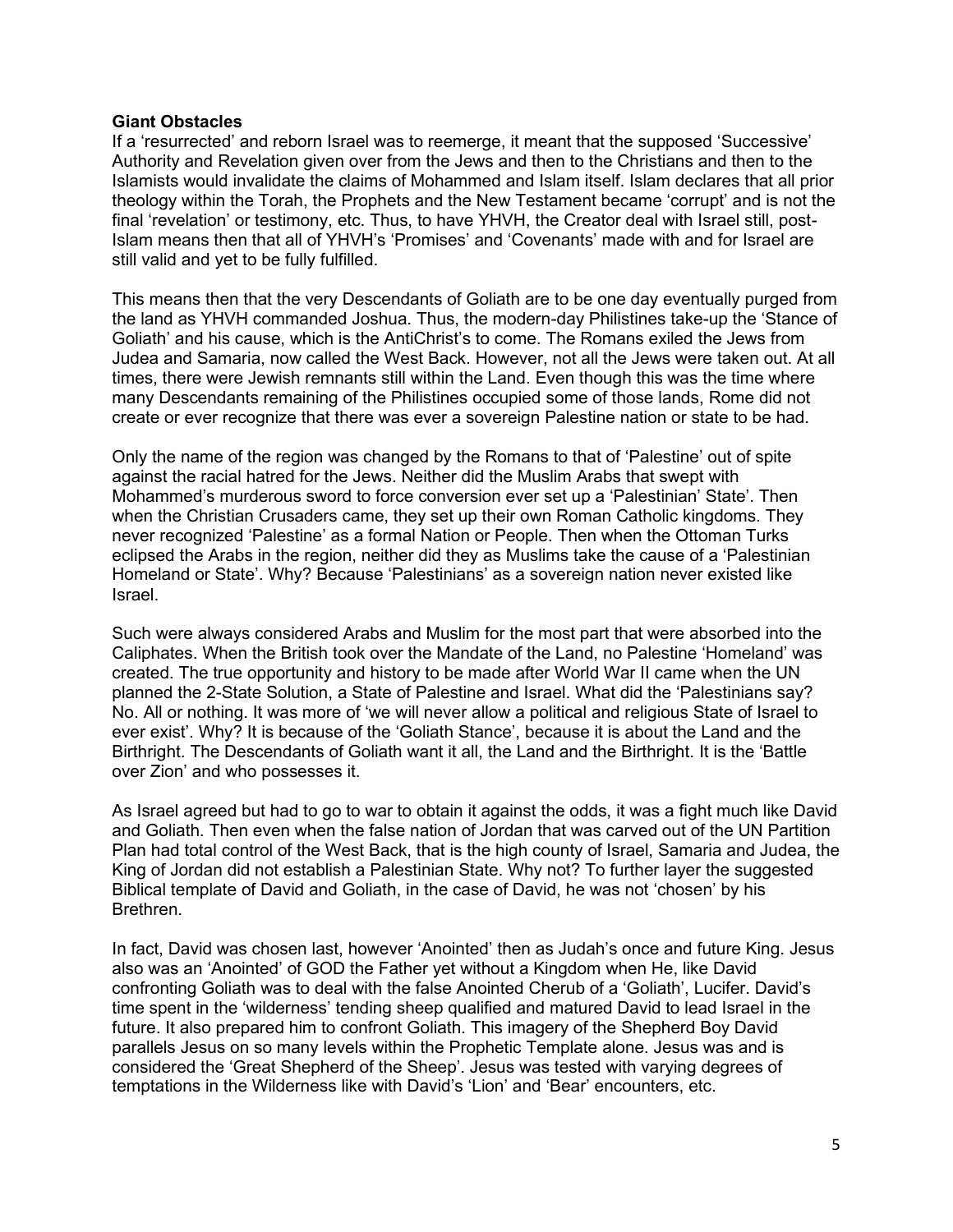## **Which Kingdom Come**

The life of Jesus prepared Him as a human to confront the ultimate 'Goliath', Lucifer at the Cross of Calvary. Although presently it may seem as though it was a defeat for Jesus and YHVH's People, the campaign is not over yet. Sadly as with the Shepherd Boy David that was Anointed but yet without the Kingdom, Jesus nonetheless also fought for Adam's fallen Race that became impotent like that of a Saul. Jesus had the same valor and resolve as David. Jesus also figuratively and prophetically speaking had and has those '5 Stones'. Jesus has within His arsenal all that it takes to entirely vanquish the Enemies, the 'Goliaths' that stand against His fold, etc. Who are the present-day 'Goliaths'? Many argue that they are the very present-day Descendants of Goliath, the Palestinians. Are they really?

Nonetheless, such seek to physically usurp 'Zion', the Land of Israel promised to Abraham through Isaac, not Ishmael. It is the Palestinians that are 'occupying' the High Country of Israel as the Bible foretold would occur in the Last Days. Theologically, such are the lingering vestiges of the 'Goliaths' in the Land that speak of unbelief, moral failure and lack of valor and resolve. This is due in part by YHVH's People either not knowing GOD's Word through lack of study or not totally obeying His Will, etc. The other reason would be that although the will and plan of YHVH is known, one choses willfully to not implement it, either corporately and/or individually. It is understandable that the Church Body is weary of the 'Spiritual War' and it is tired of what is a true relentless conflict.

However, the key was, is and will be, is Jesus 'Anointed' in one's life foremost? Is Jesus King in one's 'camp'? Does one know Biblical Prophecy and all that YHVH has promised? The type of spiritual 'arsenal' or 'Stones' one maintains will determine to what degree the 'Goliaths' in one's life will be struck down. The followers of Jesus must not have just with 1 'Stone' and just 1 'Victory' thus far. The People of the King, the Victor over Lucifer, Death and Hell must have the prophetic foresight to plan for the future 'Goliaths' that will certainly come, as mentioned in prior studies. In part, the typified AntiChrists throughout history, the 'Beast System' and Lucifer's minions do seem 'Gigantic'. For visual comparison and illustration of the actual size of Goliath as stated in the Bible was 6 cubits tall or about 162.5 cm.

In general, the regular ancient cubit was about 18 inches in length or  $\sim$ 46 cm. There is dispute as to what the actual cubit was as there are several and what measure of a man it was based on. For example, in the Ancient World, the average height of an ordinary man was about 5 foot 4 inches or about 162.5 cm. A shorter stature was due to less than ideal environmental and dietary limitations. Also, the average length of a lifespan was around 40 years. Thus, with such a context it is estimated that Goliath was about 9.5 feet tall or about 290 cm. He truly would have been a 'Giant' in comparison to the rest of the men from either camp. More so, David was smaller no doubt as an average teenager of an approximate age of 13 would have been even shorter.

Why is this comparison made? In part, there is a neat prophetic template as mentioned and discussed to a degree. The other reason is that the People of YHVH are still encountering 'Goliaths' in one's life and in the Church Body. In the sad case of Israel, they will have to confront the 'Goliath' that is still to come, the final and false AntiChrist himself. However, Israel will also have a rendezvous with the 'Son of David' once more, Jesus come to strike down the 'Accuser of the Brethren'. To reiterate, this 'Stone' to smash the Statue of Nebuchadnezzar's dream is and will be Jesus that comes from Heaven. This is the 'Burden'.